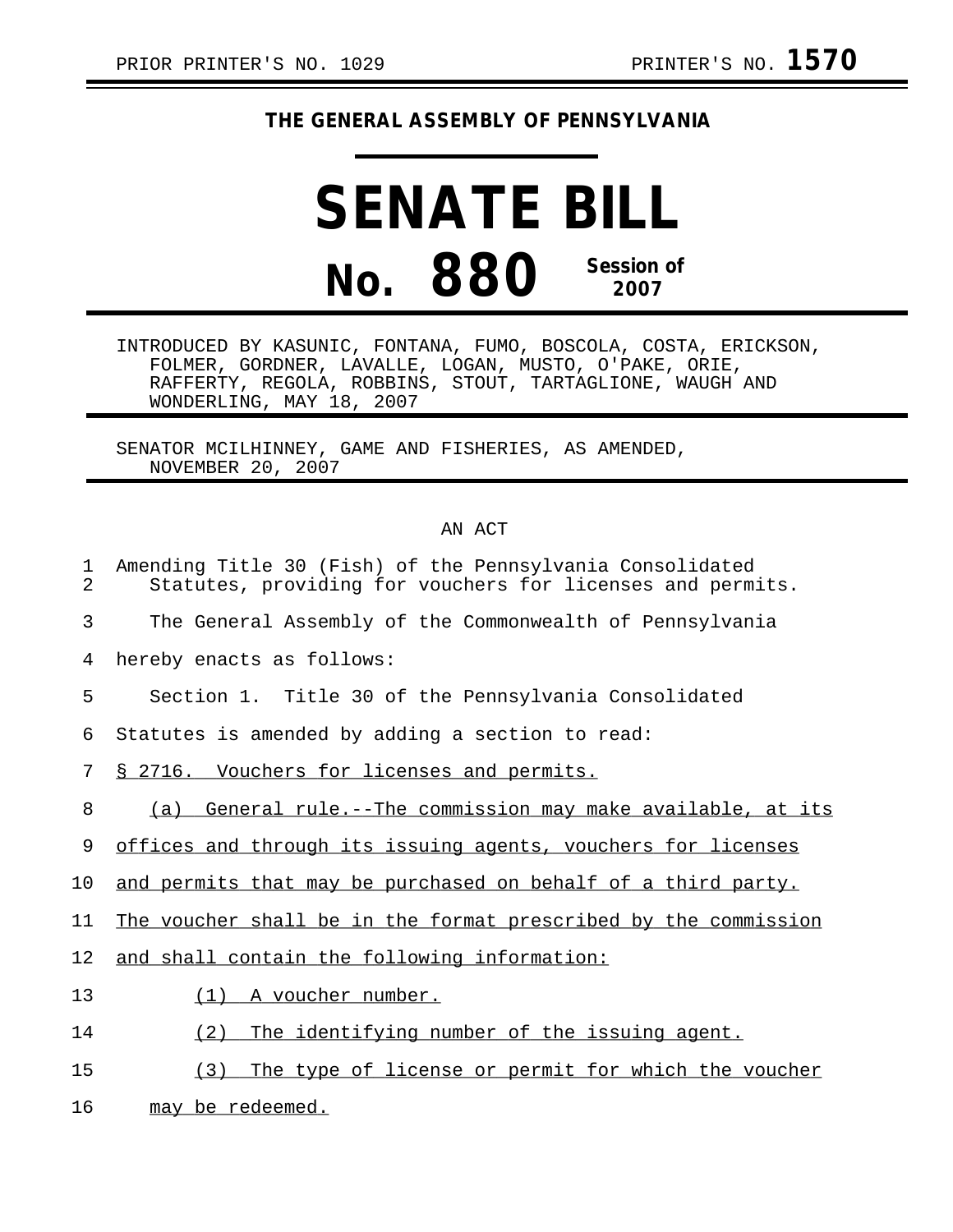| 1              | The date of issuance.<br>(4)                                    |
|----------------|-----------------------------------------------------------------|
| $\overline{2}$ | The date of expiration.<br>(5)                                  |
| 3              | Fees.--A person purchasing a voucher shall pay the fees<br>(b)  |
| 4              | for the type of license or permit being purchased and the       |
| 5              | issuing agent fee as provided in section 2715 (relating to      |
| 6              | license, permit and issuing agent fees) unless otherwise exempt |
| 7              | from such fees under this title.                                |
| 8              | $(c)$ Redemption.--                                             |
| 9              | The voucher shall only be redeemed for the type of<br>(1)       |
| 10             | license or permit indicated on the voucher and for which the    |
| 11             | applicable fees have been paid by the purchaser of the          |
| 12             | voucher.                                                        |
| 13             | (2) A voucher must be redeemed prior to its expiration          |
| 14             | date. No issuing agent fee shall be charged at the time of      |
| 15             | redemption.                                                     |
| 16             | (3) A voucher shall be redeemed by any issuing agent            |
| 17             | regardless of where the voucher was purchased.                  |
| 18             | (4) At the time of redemption, the bearer of a voucher          |
| 19             | shall establish that he meets the eligibility requirements      |
| 20             | for the type of license indicated on the voucher and the        |
| 21             | issuing agent that redeems the voucher shall secure positive    |
| 22             | proof of identification, residency and age from the bearer.     |
| 23             | (d) Restrictions.--                                             |
| 24             | The bearer of a voucher is subject to all<br>(1)                |
| 25             | restrictions relating to the issuance, denial or revocation     |
| 26             | of a license or permit provided in this title or any other      |
| 27             | title, law or regulation.                                       |
| 28             | (2) A voucher does not constitute a fishing license or          |
| 29             | permit, and it is unlawful to use a voucher in lieu of a        |
| 30             | fishing license or permit.                                      |
|                | 20070S0880B1570<br>$-2 -$                                       |